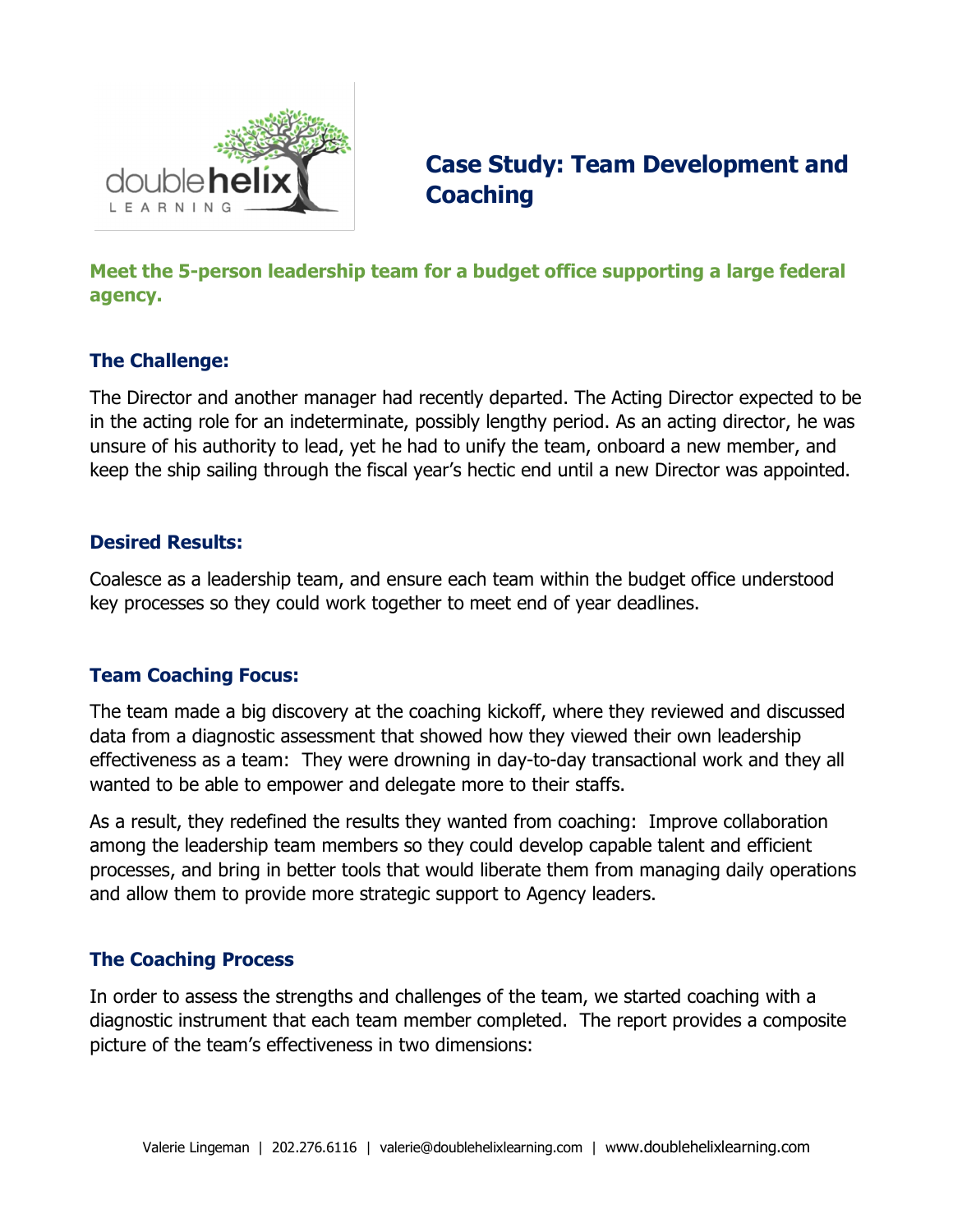- *Positivity* skills focus on the interrelationships among team members; these contribute to trusted relationships on the team and are critical for sustaining high performance.
- Productivity skills support the team in achieving results and staying on course to reach goals and objectives.

The Coaching process kicked off with a one-day offsite followed up by several 2-3 hour meetings with the team coach. The initial offsite focused on helping the team members become better acquainted, build trusted relationships, and understand and discuss the diagnostic data. The team prioritized the challenges they wanted to work on in coaching. In subsequent meetings, team members introduced real work issues and the coach facilitated dialogue and introduced tools and models that helped the team discuss difficult issues with open minds and make progress toward their goals.

## **Choices and Actions:**

The team diagnostic assessment revealed several challenges:

- Alignment: The team did not agree on mission priorities.
- Accountability: The team did not have clear understandings of each division's roles, functions, processes, or interdependencies.
- Resources: The team was struggling with resourcing the office. They wanted better ways to select, develop, evaluate, and manage talent, and they needed to develop and deploy better tools and systems to facilitate the work of the Budget Office.
- Trust: Leadership team members felt they could improve trust in their own professional relationships.
- Constructive interaction: When conflict occurred, team members acknowledged they were avoiding having the necessary conversations to move through it and learn from it.

During the coaching process, leadership team members

- Shared personal stories of positive teaming experiences they had each had, and what made those experiences great
- Defined a Purpose Statement to frame their work together
- Articulated specific behaviors individual team members valued and agreed to practice in order to increase trust. This behavioral "operating system" came to define how they wanted to engage with each other to support the unit's ability to do its best work.
- Deepened professional relationships.
- Practiced acknowledging conflict and engaging in constructive and respectful dialogue about it. Conversations produced meaningful breakthroughs for the team.